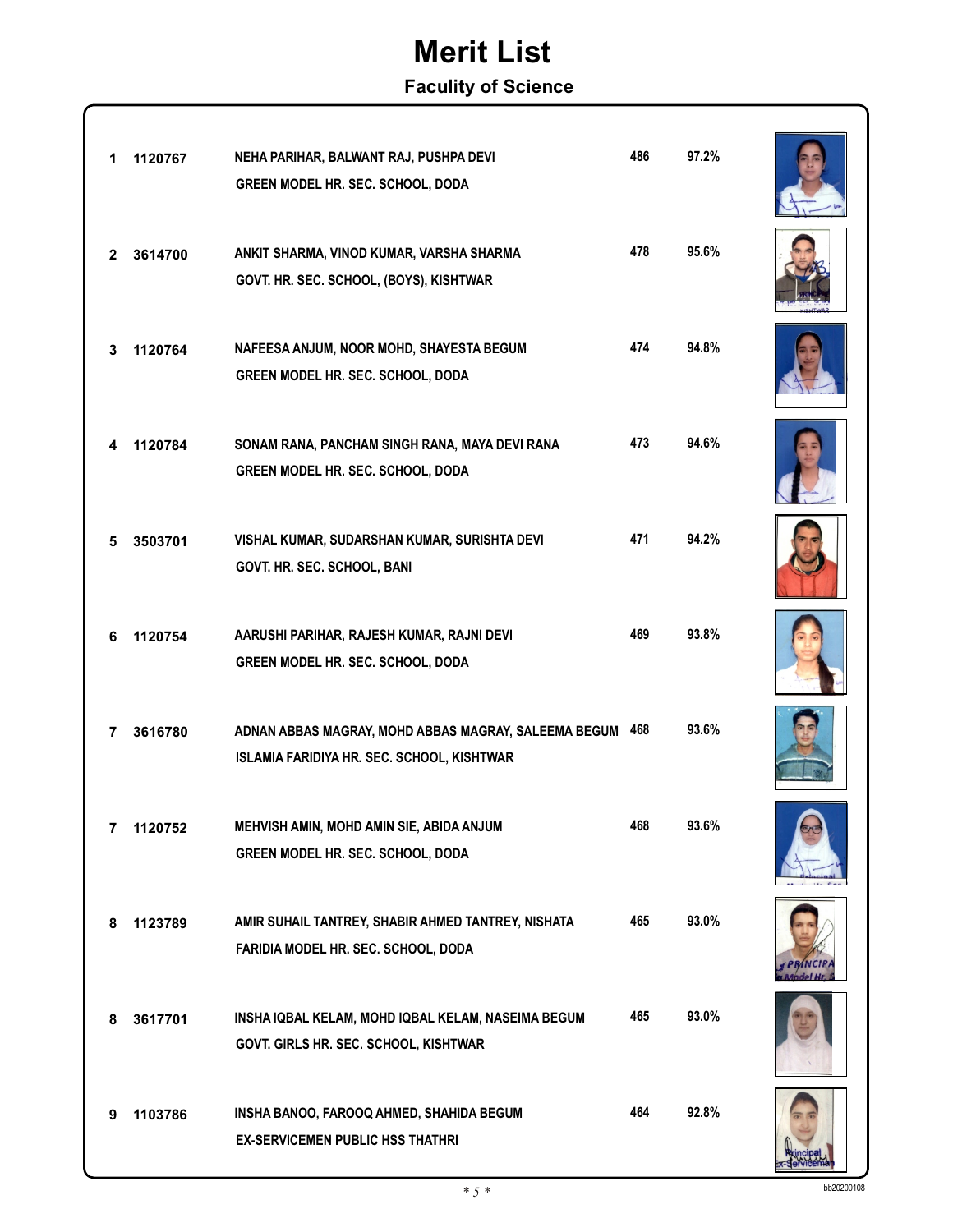### **Faculity of Science**

| 9   | 3617700 | SWATI SHARMA, SUBASH CHANDER, KAMALA DEVI<br><b>GOVT. GIRLS HR. SEC. SCHOOL, KISHTWAR</b> | 464 | 92.8% |  |
|-----|---------|-------------------------------------------------------------------------------------------|-----|-------|--|
| 10. | 3614746 | TASEER LAYQET, LAYQET ALI HAJAM, TAHIRA BEGUM<br>GOVT. HR. SEC. SCHOOL, (BOYS), KISHTWAR  | 462 | 92.4% |  |

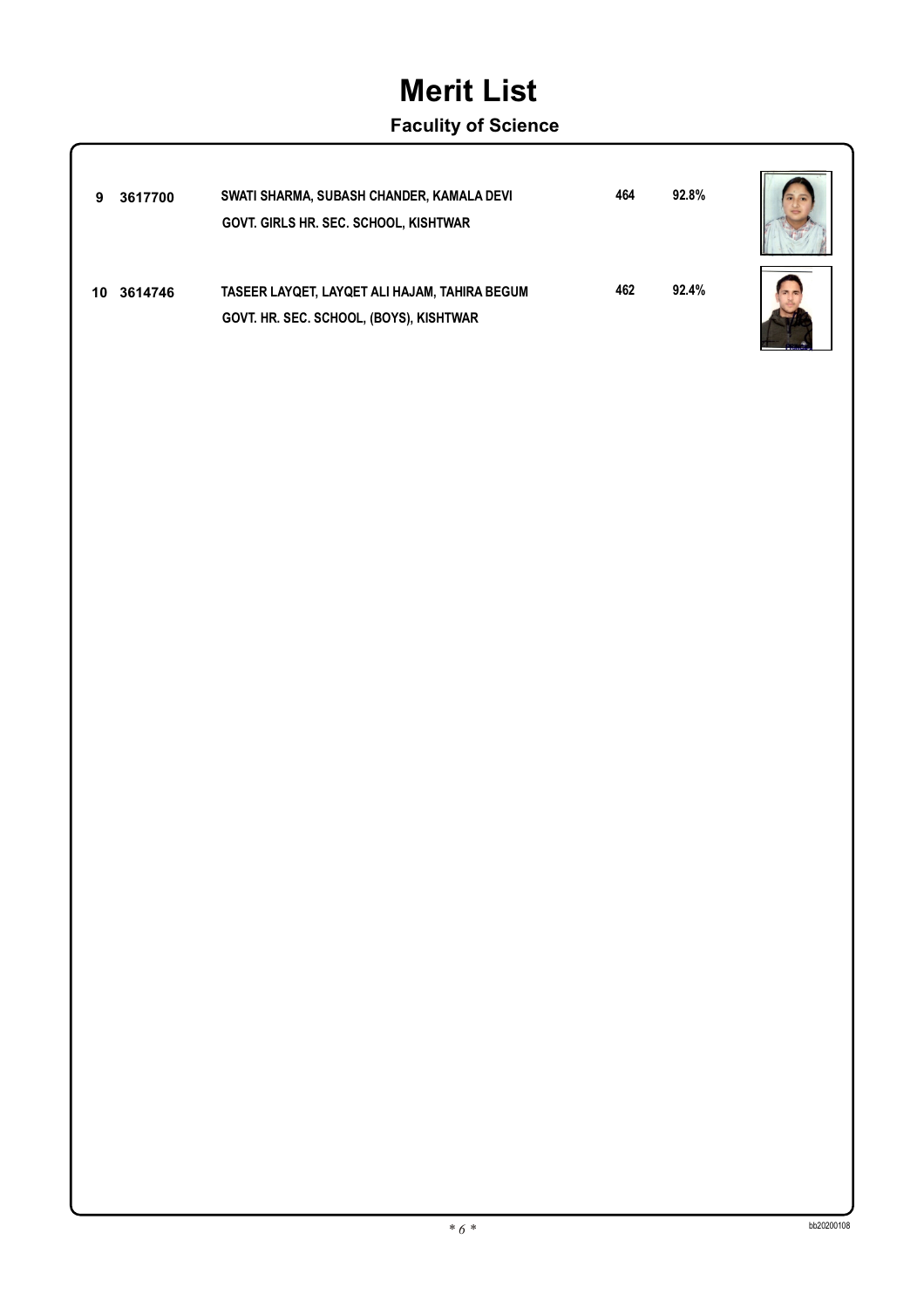### **Faculity of Commerce**

| 1            | 1408780    | ANAND GUPTA, BISHAN DASS GUPTA, TRIPTA GUPTA<br>GOVT. HR. SEC. SCHOOL, (BOYS), BHADERWAH  | 429 | 85.8% |  |
|--------------|------------|-------------------------------------------------------------------------------------------|-----|-------|--|
| $\mathbf{2}$ | 1408781    | MOHD SALEEM, AB MAJIED, HAJRA BEGUM<br>GOVT. HR. SEC. SCHOOL, (BOYS), BHADERWAH           | 417 | 83.4% |  |
| 3            | 1121803    | DEEPANSH GUPTA, BHARAT BHUSHAN, MADHU GUPTA<br>GOVT. HR. SEC. SCHOOL, (BOYS) DODA         | 397 | 79.4% |  |
|              | 1407779    | DHERAJ SINGH, AMAR SINGH, KANTA DEVI<br>GOVT. HR. SEC. SCHOOL, (BOYS), BHADERWAH          | 396 | 79.2% |  |
| 5            | 1102740    | MOHD HATIM, MOHD ASHRAF, NARGIS BEGUM<br>GOVT. HR. SEC. SCHOOL, JANGALWAR                 | 393 | 78.6% |  |
| 6            | 7103716    | AKASH SHARMA, VARINDER KUMAR SHARMA, USHA DEVI<br>GOVT. HR. SEC. SCHOOL, SUDHMAHADEV      | 386 | 77.2% |  |
| 7            | 1102741    | ASIF AHMED, AB RAHIM LONE, SHAMA BEGUM<br>GOVT. HR. SEC. SCHOOL, JANGALWAR                | 374 | 74.8% |  |
| 8            | 7103713    | PANKAJ SINGH, JAGDISH KUMAR, SHARDA DEVI<br>GOVT. HR. SEC. SCHOOL, SUDHMAHADEV            | 367 | 73.4% |  |
| 9            | 1407769    | AMJAD ALI BUTT, MOHD RAMZAN BUTT, TOONA BEGUM<br>GOVT. HR. SEC. SCHOOL, (BOYS), BHADERWAH | 360 | 72.0% |  |
|              | 10 1107770 | BABBER SALEEM, NISHAT ALI SHAH, RAFIQA BEGUM<br>GOVT. HR. SEC. SCHOOL, MOHALLA DODA       | 329 | 65.8% |  |
|              |            |                                                                                           |     |       |  |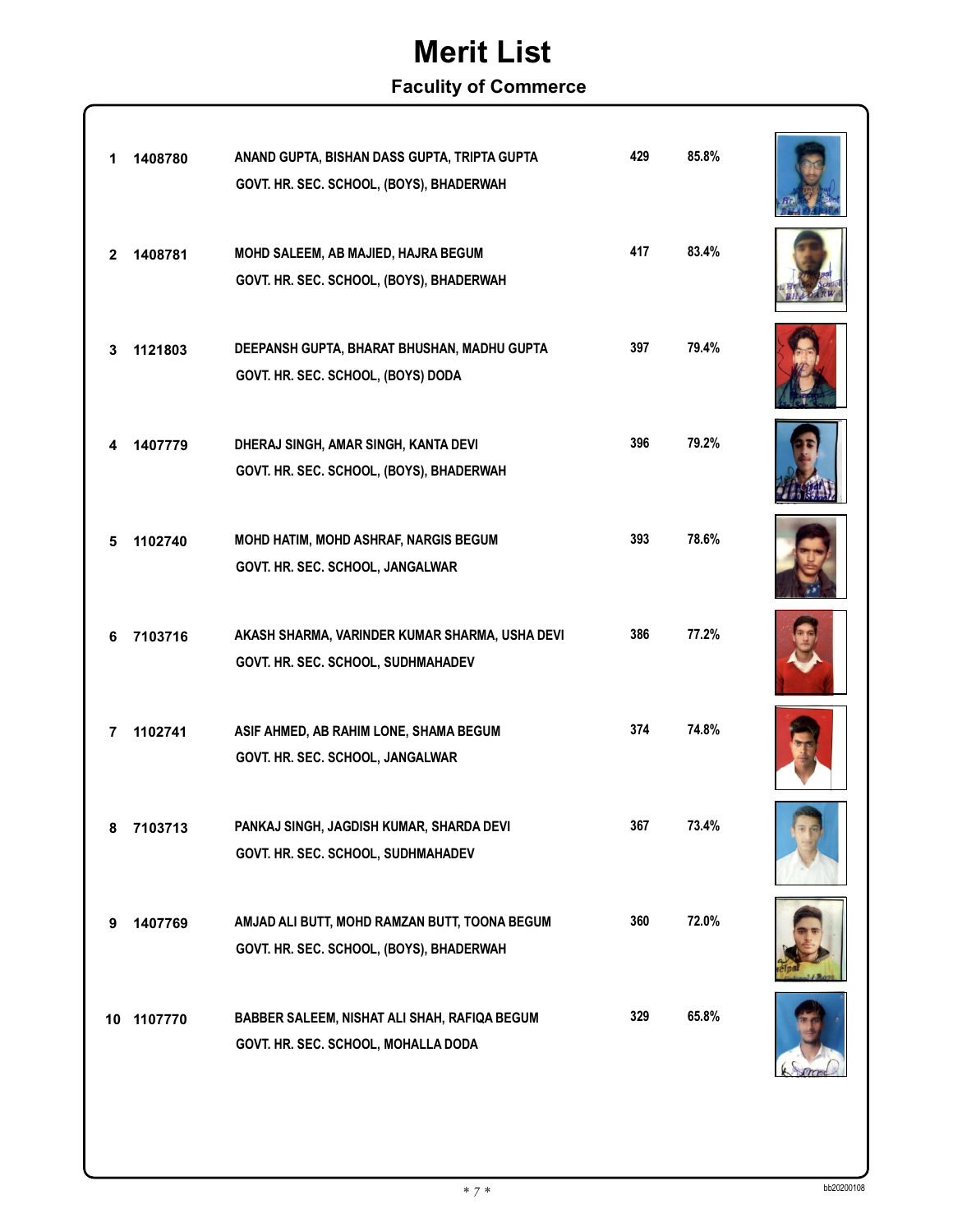#### **Faculity of Arts**

| 1            | 1117743 | DIYA MAHAJAN, SURESH KUMAR, NISHA GUPTA<br>GOVT. HR. SEC. SCHOOL, KHELLANI DODA              | 472 | 94.4% |  |
|--------------|---------|----------------------------------------------------------------------------------------------|-----|-------|--|
| $\mathbf{2}$ | 3617818 | ARUVA BANOO, MEHRAJ UD DIN, ZAHIDA BEGUM<br>GOVT. GIRLS HR. SEC. SCHOOL, KISHTWAR            | 451 | 90.2% |  |
| 3            | 1405775 | SAKSHI DEVI, SAHIV KUMAR, KAMLA DEVI<br>GOVT. GIRLS HR. SEC. SCHOOL, BHADERWAH               | 436 | 87.2% |  |
| 4            | 1120793 | MITUKA THAKUR, SURINDER KUMAR ANAND, ASHA DEVI<br>GREEN MODEL HR. SEC. SCHOOL, DODA          | 431 | 86.2% |  |
| 4            | 5105701 | PALAK, RAJ KUMAR, PRITI DEVI<br>GOVT. HR. SEC. SCHOOL, RAMBAN                                | 431 | 86.2% |  |
| 5            | 3618702 | NISHA KUMARI, HIM RAJ, ANITA DEVI<br>GOVT. GIRLS HR. SEC. SCHOOL, KISHTWAR                   | 429 | 85.8% |  |
| 6            | 5406731 | MUDASIR AHMED BOHROO, ATTA MOHD BOHROO, ZAREENA<br>GOVT. BOYS HR. SEC. SCHOOL, BANIHAL       | 425 | 85.0% |  |
| 6            | 5105705 | SHAGUFTA AKHTER WANI, MOHD AKHTER, SAGIRAI BEGUM<br>GOVT. HR. SEC. SCHOOL, RAMBAN            | 425 | 85.0% |  |
| 6            | 5406749 | TANVEER AHMED, MANZOOR AHMED RATHER, SALEEMA BEGUM<br>GOVT. BOYS HR. SEC. SCHOOL, BANIHAL    | 425 | 85.0% |  |
| 7            | 3618803 | RUMANA WAHID, ABDUL WAHID SHEIKH, SEERAT IQBAL<br>ISLAMIA FARIDIYA HR. SEC. SCHOOL, KISHTWAR | 423 | 84.6% |  |
| 8            | 3618700 | AALIYA BANOO, AKHTER HUSSAIN SHEIKH, SHAFIQA BEGUM<br>GOVT. GIRLS HR. SEC. SCHOOL, KISHTWAR  | 422 | 84.4% |  |